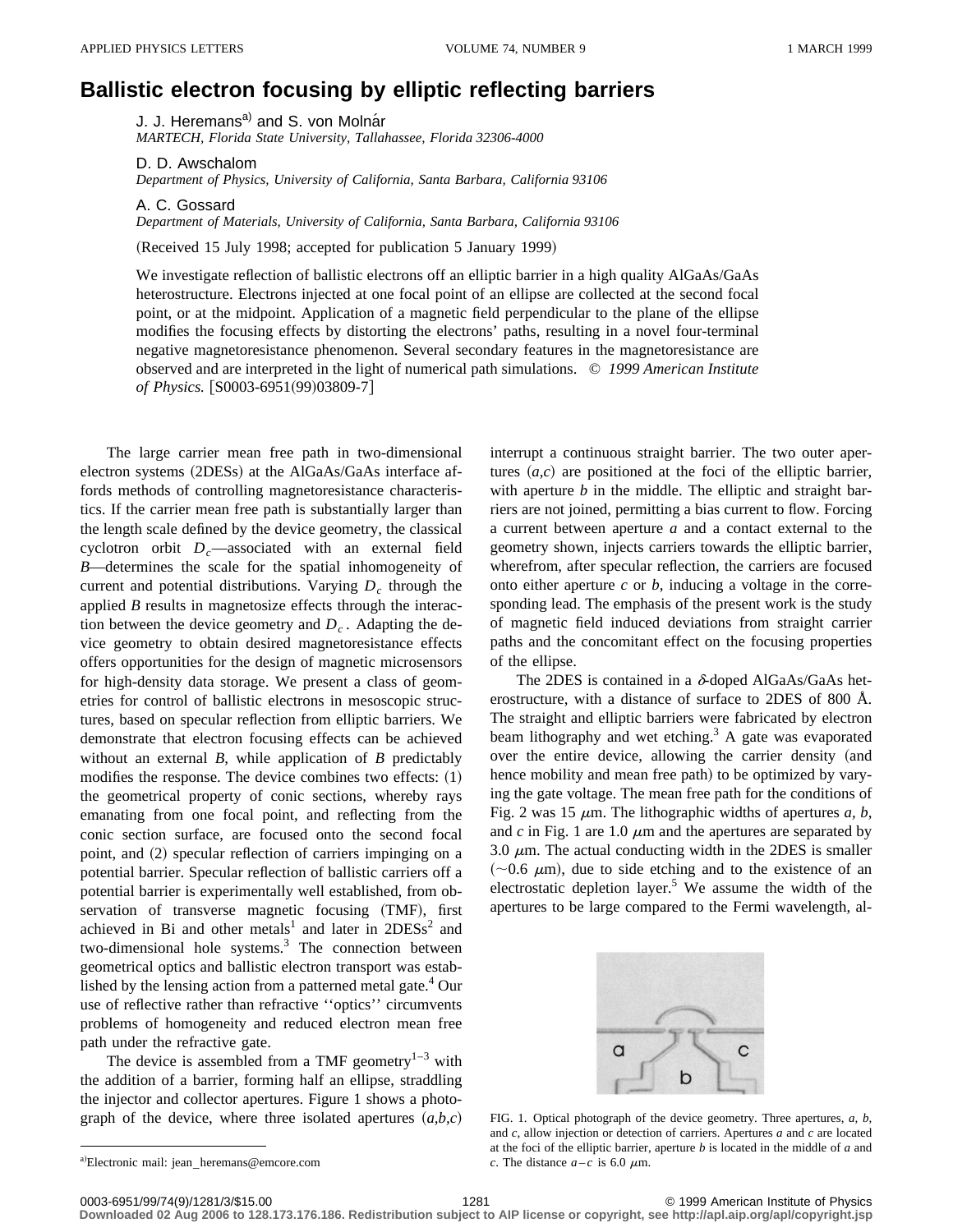

FIG. 2. Voltage measured at *c* with current injection at *a* vs magnetic field  $B$  (in a four-probe geometry; the other two contacts are external to and far away from the elliptic enclosure). The voltage is normalized to the injected current. Extrema discussed in the text are indicated by arrows (*T*  $=0.35$  K). Inset: voltage (normalized to injected current) vs magnetic field *B* measured in a TMF geometry without elliptic barrier. The distance between the current injection aperture and the voltage aperture for this device is 5.0  $\mu$ m (electron mean free path  $\approx$  13  $\mu$ m; *T* = 0.35 K). TMF peaks appear at values of *B* where the cyclotron diameter fits an integer number of times between current injection and voltage measurement apertures.

lowing us to neglect the formation of one-dimensional subbands and coherent excitation of quantum-mechanical edge states.<sup>2</sup> The distance between the elliptic and straight barriers will vary slightly with the width of the depletion layer around the barriers. The focusing properties of the ellipse were designed assuming a depletion layer width of  $\sim 0.2 \mu$ m. The optical path length (reflecting once off the elliptic barrier) from  $a$  to  $c$  amounts to 9.0  $\mu$ m, independent of the starting angle of the path (a constant of the ellipse). Measurements were performed by lock-in detection at 0.35 K in a four-probe configuration.

Figure 2 shows the typical behavior versus *B* of the voltage registered between *c* and a contact external to the ellipse, upon injecting a current from  $a$  to a fourth contact (external to the ellipse as well). We have divided the measured voltage by the injected current, after ascertaining linearity. The trace closely obeys the Büttiker reciprocity relation on interchanging the current and voltage contacts and reversing the direction of  $B$ <sup>6</sup>, and was observed with only minor variations over a wide range of gate voltages, for several samples. The trace can be approached as a superposition of several magnetosize effects. First, as a main effect, the signal envelope decays rapidly away from  $B=0$  in either direction. We attribute this decay to a disruption of the focusing properties of the ellipse due to the magnetic field induced distortion of the electrons' paths. Second, however, the signal is not strictly maximal at  $B=0$ , as this point is overshadowed by two peaks at small positive ( $B \approx 0.020$  T) and negative ( $B \approx -0.023$  T) values. Third, for  $B > 0$  we recognize three TMF inflections (*B*)  $\approx 0.071, 0.112, 0.151$  T). These occur whenever the cyclotron orbit diameter  $D<sub>c</sub>$  fits an integer number of times in the distance  $a - c$ .<sup>1-3</sup> The presence of a TMF signal attests to the ballistic nature of the electron transport as well as to the **Downloaded 02 Aug 2006 to 128.173.176.186. Redistribution subject to AIP license or copyright, see http://apl.aip.org/apl/copyright.jsp**



FIG. 3. Voltage (normalized to injected current) measured at  $b$  with current injection at *a* vs magnetic field *B* (four-probe geometry;  $T=0.35$  K).

reflectivity of the barrier. A strong reduction is noticed in the strength of the first TMF peak, expected to appear at *B*  $\approx 0.038$  T. The inset to Fig. 2 shows a TMF spectrum recorded for a device similar to Fig. 1 but lacking the elliptic focusing barrier. Five clear peaks are visible, at the positions expected for this device. A comparison with the main panel is revealing: the background on which the TMF peaks ride is featureless and flat, especially for low *B*. Figure 3 contains the magnetoresistance recorded at the middle aperture *b* under the same conditions of current injection and gate voltage than the main panel in Fig. 2. Similarly to the signal at *c*, the envelope at *b* decays away from  $B=0$ . The shorter distance  $(3 \mu m)$  between *b* and *a* accounts for an enhanced magnitude of the TMF peaks observed at 0.071 and 0.151 T. Despite the shorter distance  $a - b$ , the maxima at  $B \approx 0.020$  and  $-0.023$ T present in the main panel in Fig. 2 are absent. A small maximum instead appears at  $B \approx 0.010$  T.

In the simplest picture, we expect the signal obtained at *c* upon injection from *a* to peak at  $B=0$ , while the signal at *b* should not display this  $B=0$  maximum. However, depending on *B* and some device nonidealities, the elliptic geometry sustains several more complex focusing phenomena. While the main effect of *B* on the signal at *c* consists of a defocusing action, as we will describe below, some ballistic electron trajectories at specific values of *B* can lead to additional strong structure in the magnetoresistance. This is illustrated in Fig. 4. Panel I contains a semiclassical simulation of electron trajectories corresponding to  $B=-0.023$  T (see Fig. 2). The elliptic barrier cleanly focuses electrons emanating from aperture *a* onto *c*, independently of the starting angle of the trajectory. Such operation is identical to TMF, and results in the maximum experimentally observed at this value of *B*. Only two reflections off the elliptic barrier are necessary. Trajectories involving a large number of reflections are damped by the imperfect specularity of the barrier, and suffer a decay exponential in the length of the path involved.<sup>3</sup> Panel II shows trajectories for  $B=0.020$  T. Here only starting angles inclined toward *c* find a short path to *c*, other trajectories being scattered off course. Since only a fraction of electrons injected from *a* will contribute to a signal at *c*, the  $B \approx 0.020$  T maximum in Fig. 2 is expected to be of lesser magnitude, as evidenced by the data. At low *B* the ellipse reflects the carriers toward  $c$ , even if (see, e.g., panel I) the trajectories are initially inclined away from *c*. This directional effect disappears when *B* is sufficiently large to deflect the injected carriers before they reach the elliptic barrier, and leads to the envelope observed in Fig. 2. Absence of this